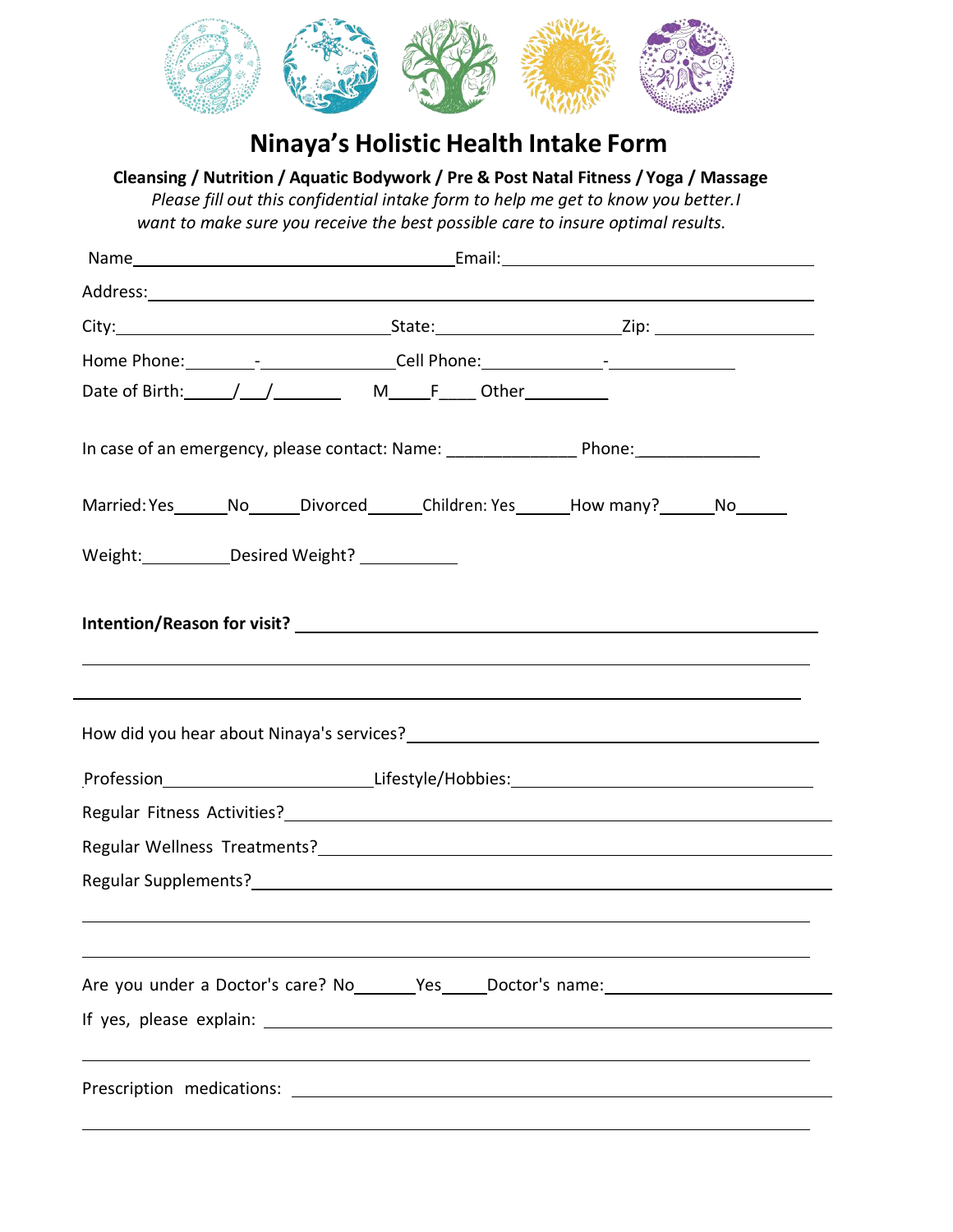| ,我们也不会有什么。""我们的人,我们也不会有什么?""我们的人,我们也不会有什么?""我们的人,我们的人,我们的人,我们的人,我们的人,我们的人,我们的人,我们                                      |  |  |  |
|------------------------------------------------------------------------------------------------------------------------|--|--|--|
| <u> 1989 - Johann Stoff, deutscher Stoffen und der Stoffen und der Stoffen und der Stoffen und der Stoffen und der</u> |  |  |  |
|                                                                                                                        |  |  |  |
|                                                                                                                        |  |  |  |
| Have you had ever done an enema and/or had colon therapy? ______________                                               |  |  |  |
|                                                                                                                        |  |  |  |
|                                                                                                                        |  |  |  |
| Have you ever fasted? __________ Do you take laxatives? No _____________Yes ____________                               |  |  |  |
| Have you ever been treated for abdominal, liver or colon problem? If yes, please explain.                              |  |  |  |
|                                                                                                                        |  |  |  |
|                                                                                                                        |  |  |  |
| Do you take diuretics, stool softeners or fiber? No _____ Yes                                                          |  |  |  |
| What kind?__________________________How often do you have a bowel movement? ____________                               |  |  |  |
| Is eliminating easy, or do you have to wait and strain? __________________                                             |  |  |  |
| Have you had a lot of dental work? _____________Do you have amalgam fillings? ______________________                   |  |  |  |
| How's your oral hygiene? Do you floss? _________ Do you practice pulling? _________________________                    |  |  |  |
| If ever, when, and why did you take antibiotics? _______________________________                                       |  |  |  |
| Please check if you have or ever had, any of the following conditions:                                                 |  |  |  |
|                                                                                                                        |  |  |  |
| imbalance______Kidney imbalance____________Colonoscopy____________Barium Enema ________                                |  |  |  |
| Hemorrhoids _______ Rectal Surgery ________ Cancer_______Fibroids________ Diverticulitis _______                       |  |  |  |
| Gallbladder Removal_______Liver Disorder_______Hepatitis_____Constipation_______Diarrhea_______                        |  |  |  |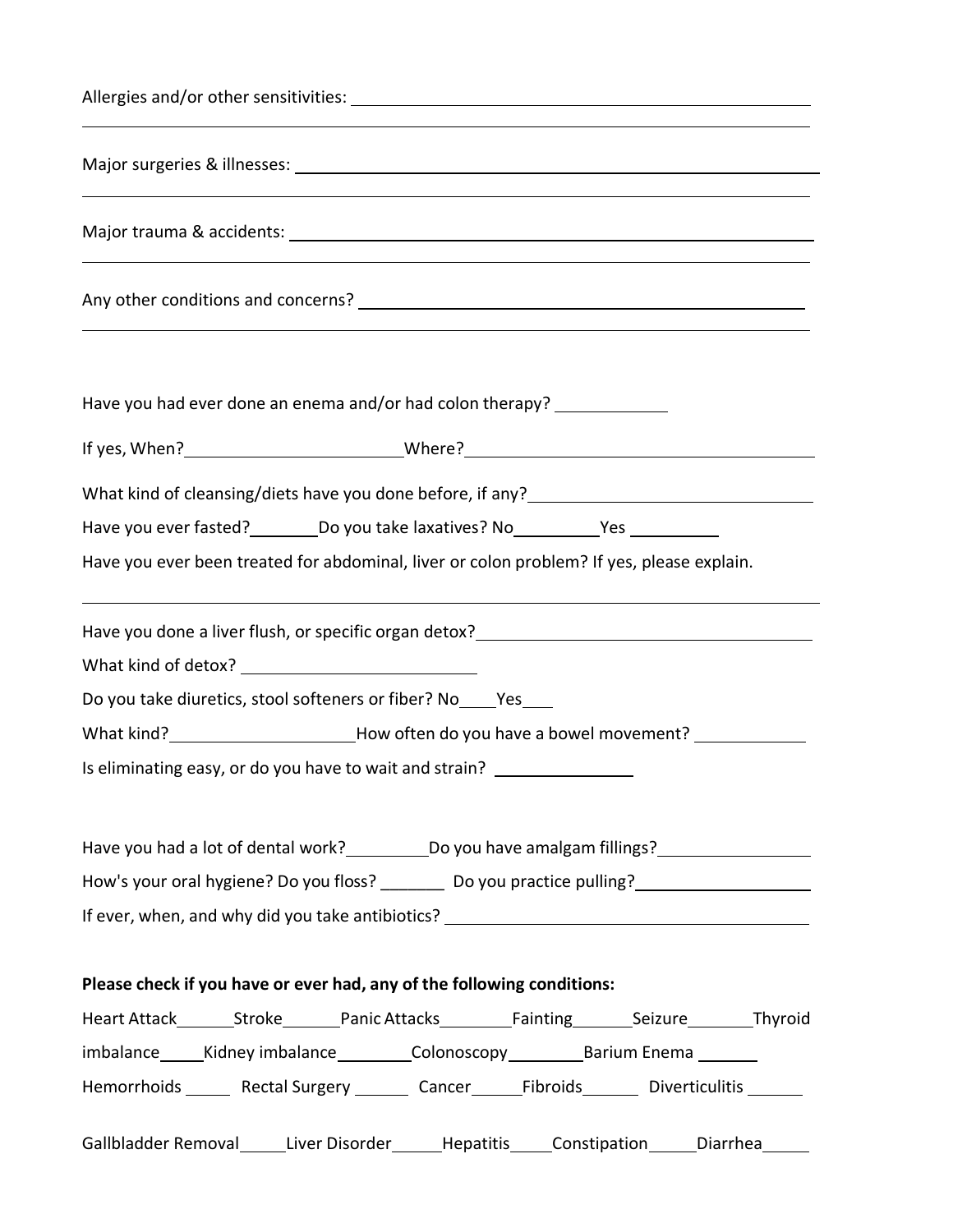| Please check if you have or ever had, any of the following conditions:                         |  |  |  |  |  |
|------------------------------------------------------------------------------------------------|--|--|--|--|--|
| Skin Disorder_______Diabetes______Eating Disorder______Obsessive Compulsive Disorder ________  |  |  |  |  |  |
|                                                                                                |  |  |  |  |  |
| lenses_____Frequent Stress______Motion Sickness______Frequent Headaches______Arthritis______   |  |  |  |  |  |
| Numbness_____High Blood Pressure______Diabetes________Epilepsy or Seizures ______              |  |  |  |  |  |
| Joint Swelling_____Varicose Veins_Stabbing Pains_____________Osteoporosis______Allergies______ |  |  |  |  |  |
| Back Pain Bruise Easily Immune System Deficiency Asthma                                        |  |  |  |  |  |
| Hormone imbalance ______                                                                       |  |  |  |  |  |
| Have you ever experienced:                                                                     |  |  |  |  |  |
| Watsu (Warm Water Massage) ______Yoga______Therapeutic Movement _______Massage _______         |  |  |  |  |  |
| If you did a day-retreat or combo sessions with Ninaya, what would it be?                      |  |  |  |  |  |
| ,我们也不会有什么。""我们的人,我们也不会有什么?""我们的人,我们也不会有什么?""我们的人,我们也不会有什么?""我们的人,我们也不会有什么?""我们的人               |  |  |  |  |  |
|                                                                                                |  |  |  |  |  |
| Do you currently have any of the following? Please explain:                                    |  |  |  |  |  |
|                                                                                                |  |  |  |  |  |
|                                                                                                |  |  |  |  |  |
| Physical condition that may be affected by stretching, movement or massage?                    |  |  |  |  |  |
| Psychological conditions/traumas that may be affected while being held in warm water?          |  |  |  |  |  |
| Do you get car or seasick easily?<br><u> 1989 - Johann Stoff, fransk politik (d. 1989)</u>     |  |  |  |  |  |
| $\sim$ Seasonal Cleansing and Preventative Self-Care is the key to Vital Health! $\sim$        |  |  |  |  |  |
|                                                                                                |  |  |  |  |  |
| ,我们也不会有什么。""我们的人,我们也不会有什么?""我们的人,我们也不会有什么?""我们的人,我们也不会有什么?""我们的人,我们也不会有什么?""我们的人               |  |  |  |  |  |
| What gets in the way of U achieving your desired health and fitness?<br>                       |  |  |  |  |  |
|                                                                                                |  |  |  |  |  |

Would you be interested in a Personalized Cleanse or Wellness Program?